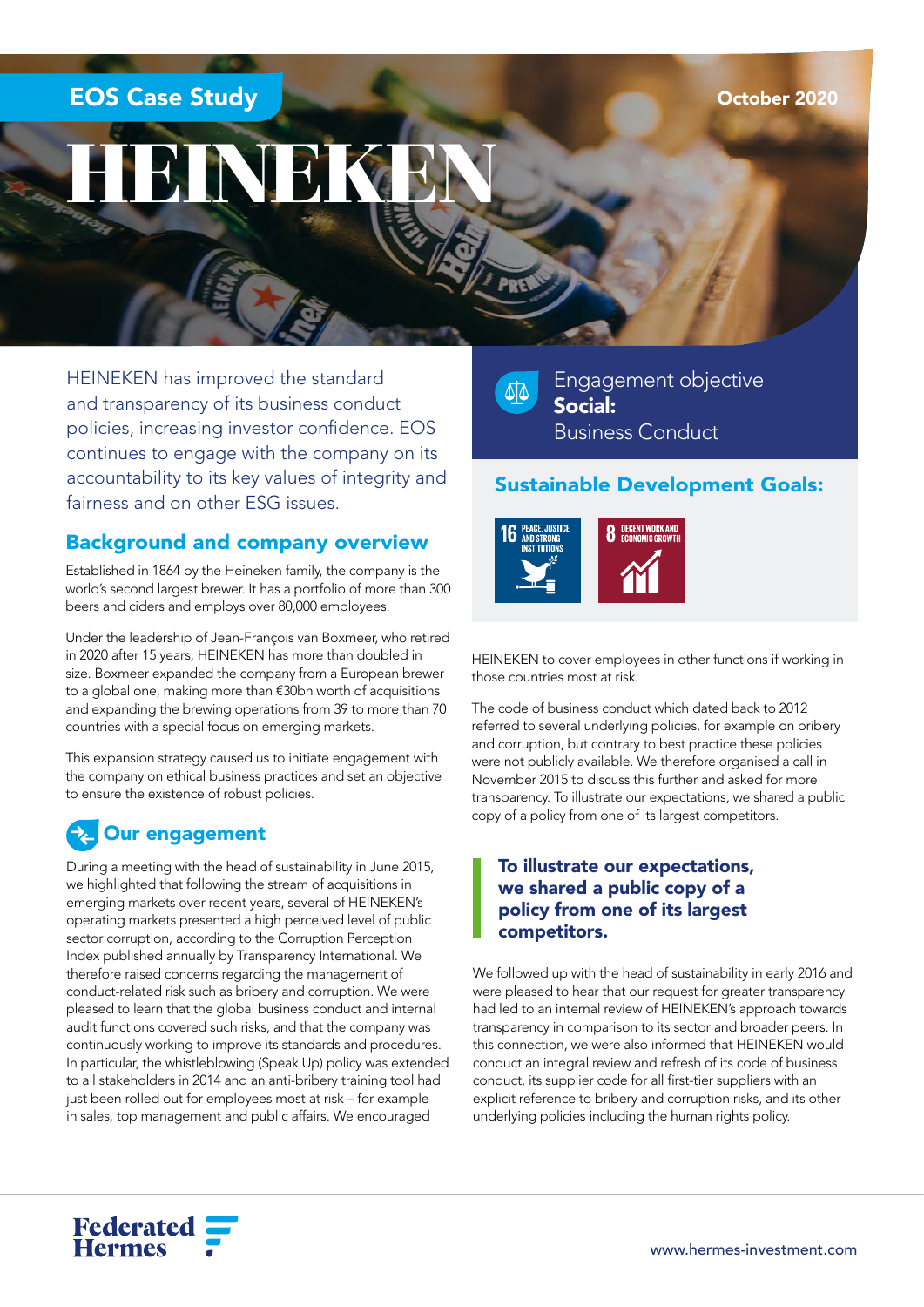When we followed up in 2017 we learned that the review of these policies was taking longer than expected, to ensure consistency and alignment between various policies, and the head of sustainability escalated our concerns to relevant experts internally.

During a call with the sustainability team in early 2018, we received reassurance that HEINEKEN was making progress in the refreshment of its code of business conduct and underlying policies. That same year, the company faced allegations regarding the working conditions of brand promoters employed in Africa via promotion agencies. The company responded by publishing a policy for brand promoters and announced immediate measures. A meeting with the sustainability team at the company's headquarters in August 2018, following positive public announcements, gave us further reassurance that the company was taking the matter seriously.

## Changes at the company

In September 2018, HEINEKEN launched its updated code of business conduct and underlying policies such as the policy on bribery, on responsible alcohol consumption, on human rights and the supplier code. These policies were made publicly available on its website.

Since we began our engagement with HEINEKEN, the number of Speak Up reports of suspected misconduct has significantly improved. This is generally the sign of a culture that encourages employees to raise concerns and where employees feel confident to report wrongdoing. At HEINEKEN, this trend results from ongoing awareness initiatives as well as the successful launch of its Speak Up programme in newly acquired operations and the rising maturity of the programme, see Figure 1.

#### Figure 1

| <b>HEINEKEN Speak Up data</b>                                                                     | 2015 | 2016   | 2017   | 2018   | 2019    |
|---------------------------------------------------------------------------------------------------|------|--------|--------|--------|---------|
| # of reports of suspected misconduct                                                              | 330  | 380    | 661    | 1.293  | 1,699   |
| % of reports that were substantiated                                                              | N/A  | 64%    | 56%    | 49%    | 31%     |
| <b>HEINEKEN training data</b>                                                                     | 2015 | 2016   | 2017   | 2018   | 2019    |
| # of employees participating in the Code of Business Conduct training<br>online or in a classroom | N/A  | 50,000 | 75.000 | 78.546 | 53,000* |
| # of employees participating in the anti-bribery e-learning programme**                           | N/A  | 11.187 | 20,950 | 19,560 | 21,517  |

\*In 2019, HEINEKEN launched a new mandatory code of business conduct training which exposes employees to practical business conduct dilemmas. \*\*Mandatory for groups of employees across key functions

In 2019, Transparency International published a report assessing the whistleblowing framework of 68 Dutch companies. HEINEKEN ranked third with a total score of 82.7% compared to an average score of 45% for all companies. In the dimension of protection, HEINEKEN was amongst the two best performing companies with a total score of 100% compared to an average score of 61%. In the dimension of procedure, HEINEKEN ranked 17th with a score of 78% compared to an average score of 52% and in the dimension of culture it ranked second with a score of 81% compared to an average of 31%.

Since 2018, HEINEKEN has also been working to improve the working conditions of brand promoters and engaged with industry peers. Three independent third parties conducted specific assessments in 2018 and follow-up assessments in 2019 in Africa, Asia and the Americas to evaluate the working conditions of brand promoters and the global implementation of the brand promoters' policy. Notably, HEINEKEN has: reduced the number of agencies it works with from 470 to less than 80 worldwide, changed uniforms in all its operating companies, set up training and local support lines for brand promoters and developed an e-learning programme.

These results are very positive, but we remain mindful that success will depend on a continuous assessment of how the whistleblowing framework is working in practice and on a regular review of the code of conduct to ensure it remains fit for purpose as the business develops and moves forward.

#### Next steps

We believe that the company's efforts to improve its policies and processes are commendable. A recent study of the Institute of Business Ethics indicates that many organisations have moved away from a mainly rules-based, complianceoriented approach to one based on ethical values. From the outset, HEINEKEN has chosen a values-based approach. Integrity and fairness are the core values to which HEINEKEN wishes to be committed and held accountable. We will continue to engage on how HEINEKEN can inspire real belief in these values across the organisation and into its value chain so that every person, particularly employees, that have a relationship with the organisation can expect the highest possible standards and support when living up to them. We also continue our engagement on other areas including health and safety, climate change and board effectiveness.



Pauline Lecoursonnois **Engagement** EOS